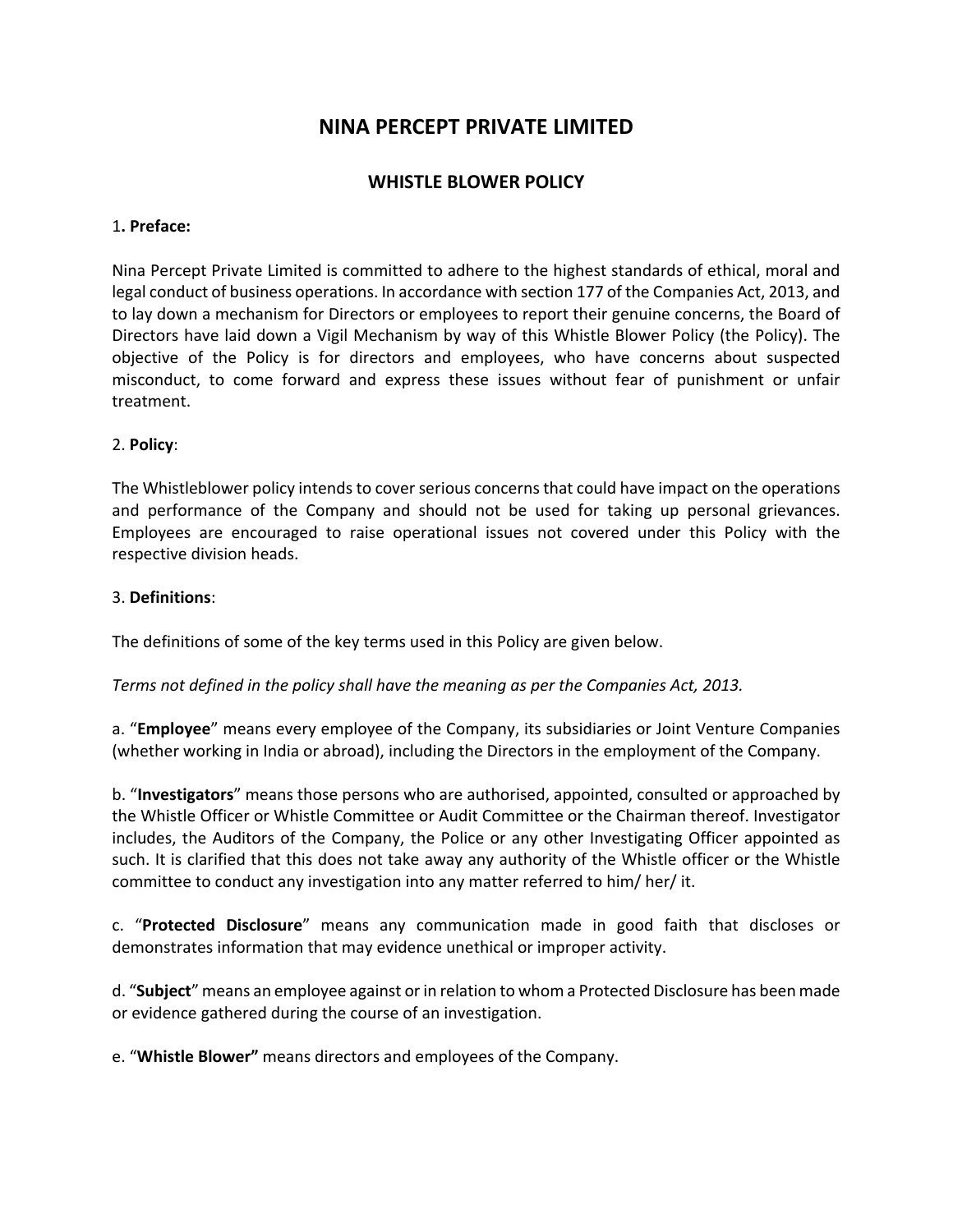f. "**Whistle Officer**" or "**Whistle Committee**" or **"Committee**" means an Officer or Committee of persons who is/are nominated/appointed to conduct detailed investigation of the disclosure received from the Whistle Blower and recommend disciplinary action. Currently, Smt. Hetal Parikh, Director is nominated as Whistle Officer. The Committee, if appointed, should include Senior Level Officers of HR, Internal Audit and a representative of the Division/Department where the breach has occurred. Such Committee shall be appointed by the Audit Committee.

# **4. Protected Disclosure can be made for the following type of Concerns**:

- i. Unethical behaviour
- ii. Actual or suspected fraud

# **This Policy should not be used as a route for raising malicious or unfounded allegations against colleagues**.

The Whistle Blower's role is that of a reporting party with reliable information. They are not required or expected to act as investigators or finders of facts, nor would they determine the appropriate corrective or remedial action that may be warranted in a given case. Whistle Blowers should not act on their own in conducting any investigative activities, nor do they have a right to participate in any investigative activities other than as requested by the Whistle Officer or Whistle Committee or the Audit Committee or the Chairman thereof or the Investigators. Protected Disclosure will be appropriately dealt with by the Whistle Officer or Whistle Committee or the Audit Committee or the Chairman thereof, as the case may be.

### 5. **Disqualifications**:

While it will be ensured that genuine Whistle Blowers are accorded complete protection from any kind of unfair treatment, any abuse of this protection will warrant disciplinary action. Protection under this Policy would not mean protection from disciplinary action arising out of false or bogus allegations made by a Whistle Blower knowing it to be false or bogus or with a *mala fide* intention.

# 6. **Procedure**:

a. The Compliant in writing can be lodged by sending an email to hetal.parikh@ninapercept.com (OR) b. By following the procedure as may be applicable from time to time.

# 7. **Rights of Subject**:

Subjects will normally be informed of the allegations at the outset of a formal investigation and have opportunity for providing their inputs during the investigation.

# 8. **Duties / Responsibilities of Subject**:

Subjects have a responsibility not to interfere with the investigation. Evidence shall not be withheld, destroyed or tampered with, and witnesses shall not be influenced, coached, threatened or intimidated by the Subjects.